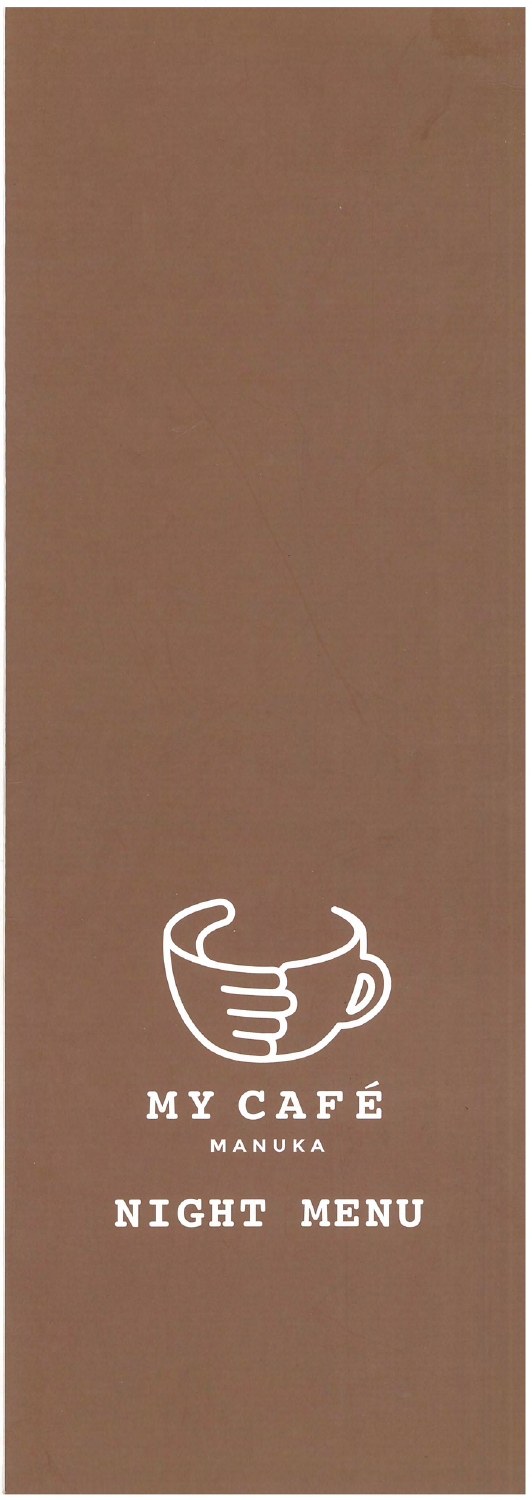#### **TOASTED PANINIS OR . SANDWICHES**

#### **WHOLEMEAL, WHITE, SOURDOUGH OR GLUTEN FREE**

available all day served with garnish salad

#### **SNACKS & SHARED PLATES**

#### **GOURMET BURGERS**

| roast pumpkin, lemnos fetta, pine nuts, rocket, semi dried tomato (v)                   | 12.0 |
|-----------------------------------------------------------------------------------------|------|
|                                                                                         | 149  |
| smoked salmon, iceberg lettuce, cream cheese, capers, Spanish onion, avocado            |      |
| <b>MONARO</b><br>turkey breast, iceberg lettuce, avocado, Jarlesberg cheese & cranberry | 12.5 |
| JANTZ<br>oven roasted chicken breast, rocket, hommus & grilled zucchini                 | 12.0 |
| <b>GRANT</b>                                                                            | 12.5 |
| Prager leg ham, Jarlsberg cheese, vine tomato, Spanish onion & relish                   |      |

| with dukkah spice, two dips and Turkish bread (v)                                                                                    | 11.5         |
|--------------------------------------------------------------------------------------------------------------------------------------|--------------|
| served in the pod sprinkled with salt and pepper (v.gn)                                                                              | 8.5          |
|                                                                                                                                      | 12.5<br>14.5 |
| BRUSCHETTA<br>Italian style toasted topped with warm tomato, basil, balsamic and<br>a drizzle of truffle infused Fedra olive oil (v) | 18.0         |
|                                                                                                                                      | 18.0<br>18.0 |
| with satay sauce & lime                                                                                                              | 11.9         |
| with lime wedges<br>chat potato wedges                                                                                               | 12.9<br>9.0  |
|                                                                                                                                      |              |

| fresh made in house using quality gourmet fillings,<br>and served with classic shoestring fries      |      |
|------------------------------------------------------------------------------------------------------|------|
|                                                                                                      | 19.0 |
| black Angus beef mince, on lettuce sliced tomato, beetroot,                                          |      |
| caramelised onion and cheddar with spicy tomato relish                                               |      |
|                                                                                                      | 21.5 |
| <b>CHICKEN BREAST BURGER. CHICK CONTROLS AND RESIDENCE ASSESSED.</b>                                 | 19.5 |
| grilled marinated chicken breast, lettuce, avocado, Jarlesburg cheese,<br>jalopenos and a spicy mayo |      |
|                                                                                                      | 21.0 |
| spiced lamb fillets, hommus, baby spinach, roast capsicums, red onion and chilli                     |      |
|                                                                                                      | 18.5 |
|                                                                                                      | 21.0 |
| kangaroo tenderloins marinated with bush herbs grilled and served on lettuce,                        |      |
| sliced tomato, cucumbers, caramalised onion and BBQ sauce                                            |      |
|                                                                                                      | 19.0 |
| slow roasted with traditional slaw and sour cream                                                    |      |
|                                                                                                      | 18.5 |
| our homemade spiced lentil & macadamia burger                                                        |      |
| topped with quacamole & salad (v)                                                                    |      |
|                                                                                                      |      |

**DINNER from s.oopm** 

| SOUP OF THE DAY             |  |
|-----------------------------|--|
| served with sourdough toast |  |

| <b>GARLIC PRAWNS</b><br>served with steamed rice and crusty Italian bread                                                                                                                          | 22.5 |
|----------------------------------------------------------------------------------------------------------------------------------------------------------------------------------------------------|------|
| <b>FISH AND CHIPS</b><br>crumbed flathead fillets with salad greens shoestring fries and aioli (gf)                                                                                                | 22.5 |
| <b>CLUB SANDWICH</b><br>grilled turkey breast, bacon sliced tomato, cos lettuce, aioli and shoestring fries                                                                                        | 19.0 |
| <b>CALAMARI</b><br>seasoned with rocksalt and pepper, fried then tossed through rocket and<br>shaved parmesan with side spicy mayo (v)                                                             | 21.0 |
| <b>OPEN STEAK SANDWICH.</b><br>veal eye round grilled and served on cos lettuce, fresh sliced tomato, with cheddar<br>and caramelised onion and our BBQ sauce on sourdough toast with crispy fries | 21.0 |

| marinated with fresh coriander, cumin & tumeric<br>grilled and served on mixed salad                              | 21.9 |
|-------------------------------------------------------------------------------------------------------------------|------|
| with thin sliced seared wagu, cucumber, rocket radish<br>and ginger topped with sesame                            | 21.0 |
| with potatoes walnuts and baby spinach                                                                            | 18.5 |
| with cos lettuce, crispy prosciutto, shaved parmesan.<br>croutons poached egg and anchovies                       | 18.0 |
|                                                                                                                   | 18.0 |
| BBQ LAMB<br>with dukkah spice spinach and chick pea salad                                                         | 21.0 |
| tossed with vegies tofu and sweet chilli sauce (vgn.gf).                                                          | 18.0 |
| served with steamed vegies and fries                                                                              | 21.5 |
|                                                                                                                   | 21.5 |
| pan fried with steamed vegies fries and gravy                                                                     |      |
| with traditional slaw and shoestring fries                                                                        | 22.5 |
|                                                                                                                   | 18.5 |
| steamed vegies wok fried with honey, ginger and soy<br>stir fried with hokkien noodles (v)                        |      |
|                                                                                                                   | 3.0  |
|                                                                                                                   | 24.0 |
| lamb backstrap fillets marinated in herbs and Manuka honey<br>served on salad greens and tomato and avocado salsa |      |
|                                                                                                                   | 21.9 |
| three cutlets with steamed veg, mash & gravy                                                                      |      |
|                                                                                                                   | 32.5 |
| 350 grams chargrilled with pink pepper sauce<br>roast potatoes and green beans                                    |      |
| TRADITIONAL SPACHETTI BOLOGNAISE                                                                                  | 19.0 |
|                                                                                                                   |      |

#### **\*BLACKBOARD DAILY SPECIALS**

#### **SIDES**

|                                | from 19.9   |  |
|--------------------------------|-------------|--|
| <b>MARKET FISH OF THE DAY.</b> | from $29.9$ |  |

#### **SWEET THINGS**

| BREADS: WHOLEMEAL, WHITE, SOURDOUGH, ITALIAN, GLUTEN FREE, GRISSINI | 55   |
|---------------------------------------------------------------------|------|
| <b>GRILLED HERB OR GARLIC OR MIXED TAPENADE</b>                     | 8.0  |
| SHOESTRING FRIES with garlic aioli                                  | 8.5  |
| <b>STEAMED RICE</b>                                                 | 75   |
| STEAMED VEGIES OR GARDEN SALAD.                                     | 8.5  |
| <b>GREEK SALAD.</b>                                                 | 11 O |

| <b>STICKY DATE PUDDING</b><br>made in-house so is our apple and rhubarb crumble still | 9.9     |
|---------------------------------------------------------------------------------------|---------|
|                                                                                       | add 2.0 |
| <b>HOT PANCAKES</b><br>served with ice cream and Canadian maple syrup                 | 14.5    |
|                                                                                       | 14.5    |
| <b>SEASONAL FRUIT PLATE</b>                                                           | 9.9     |
| NORGEN VASS VANILLA ICE CREAM BOWL<br>with fresh cut strawberries or topping          |         |

| THICK CUT BANANA BREAD<br>served warm with butter                   |     |
|---------------------------------------------------------------------|-----|
| or with <b>mascarpone</b>                                           | 8.5 |
| <b>GREAT CAKES ON DISPLAY.</b>                                      | 9.5 |
| from ask for our cake menu served with cream                        |     |
| or ice cream                                                        |     |
| HOT HOUSEMADE SCONE                                                 | 65  |
| served with butter jam and cream with pot of English tea            |     |
| (v) vegetarian · (vgn) vegan · (gf) gluten free                     |     |
| * Please inform your waiter prior to ordering of any food allegies. |     |